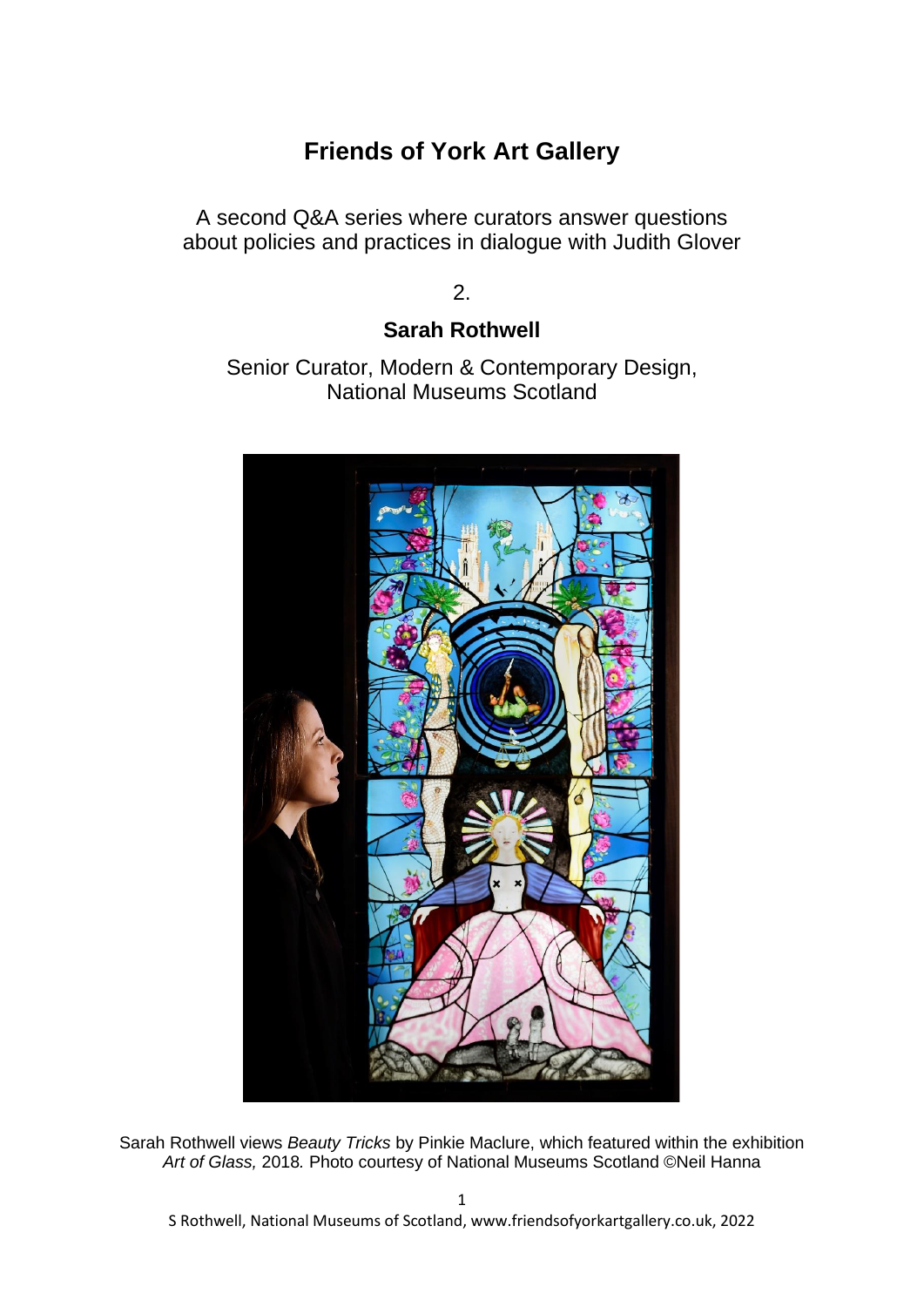### *What led you to become involved in the museums and galleries sector?*

From an early age, I had always wanted to work within a gallery or museum, and had, during my school years, even participated in a work placement at my local art gallery and museum. Museums were something special to me growing up; as well, there weren't that many in the South Lakes in the late '80s and '90s, and none that were free to make it accessible on a regular basis for my working-class parents to take us to. So, the ones I was able to visit became awe-inspiring places that fuelled my fascination and interest in history and art, planting a seed inside me that someday I would like to work in one. Not that I knew at that stage in what capacity or how to achieve it, I just wanted to be there, immersed within these inspirational spaces.

So ironically my museum career started out when I joined the Lakeland [Art Trust](https://lakelandarts.org.uk/) (LAT), the same trust that runs the local art gallery and museum I had my placement with some ten years earlier as a curatorial volunteer in 2004 following the completion of my undergraduate degree, alongside shifts working in their tea rooms and on reception. It was a wonderful foundation, as I gained experience working with, and on, fine art, decorative arts, contemporary craft, and social history collections and exhibitions. This was alongside an insight into the management and care of the Trust's then three sites of Abbot Hall Art Gallery, the Museum of Lakeland Life, and Blackwell Arts and Crafts House - since I left, the Trust now also cares for the Windermere Steam Boat Museum.

I had the opportunity to work with leading curators within the field, learning directly from them how to handle and care for works of art from artists such as the 18th-century portrait painter [George Romney](https://www.nationalgalleries.org/art-and-artists/artists/george-romney) to ceramics by the *grande-dame* of British Studio Pottery**,** [Magdalene Odundo;](https://hepworthwakefield.org/artist/magdalene-odundo/) assisting in the research for and contributing to exhibitions such as [Talwin Morris &](https://www.theglasgowstyle.co.uk/talwin-morris)  [the Glasgow Style.](https://www.theglasgowstyle.co.uk/talwin-morris) Meeting with artists, makers, and collectors was a dream come true. And it was through the support of these colleagues and their encouragement I was able to see that I could be a part of the sector as a curator.

## *Can you describe your curatorial career?*

Over the last fourteen years I have been extremely lucky to have worked alongside contemporary artists, designers, and makers, supporting them in their practice through research, curating, commissioning, mentoring, as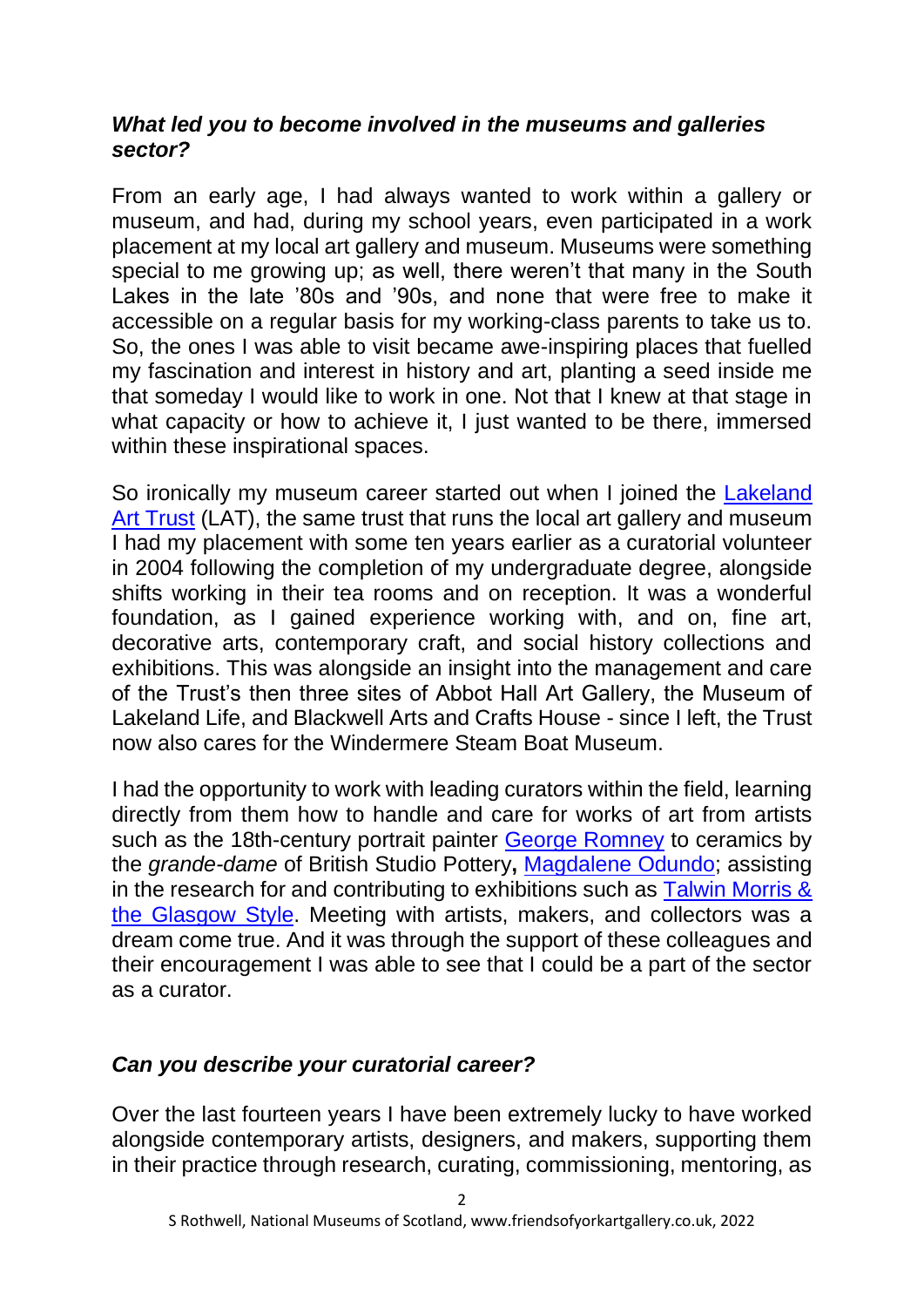well as acquiring works for the National Collection. Prior to my appointment at National Museums Scotland, I worked for the [National](https://nationalglasscentre.com/)  [Glass Centre](https://nationalglasscentre.com/) (NGC) in Sunderland which I had joined following a postgraduate course in Art Museum Studies at the University of Newcastle Upon Tyne. I come from a long line of makers and craft workers - my paternal grandfather was one of the last cobblers who could hand sew in the South Lakes. I decided during my postgrad to focus my own research and curatorial activities in the area of **c**ontemporary **c**raft, and so looked to work within an organisation that celebrated craft and art within this sphere. Luckily during my time in the North East, there were several galleries and museums that specialised in the area, but the NGC had an exciting element that they had a glass studio, so you could engage directly with artists and makers based there and their visceral material of choice.

I started out as a curatorial assistant, similarly to my role with LAT, assisting with the exhibition programme by researching artists and makers, as technical support and gallery attendant, whilst also assisting and running education workshops, before gaining the position of Exhibitions Officer, where I became primarily responsible for the coordination and organisation of the exhibition programme on behalf of the Head of Arts and guest curators. It was then that I had the opportunity to curate a series of complementary exhibitions to the blockbuster shows, that ranged from emerging artists within the field of glass, private and public collections, to commissioning new work. I was always keen to support those artists and makers who were challenging perceptions of their chosen material, pushing the boundaries of process and technique, or who used their craft to tell a story, whilst also making beautifully crafted works of art.

One of my notable achievements during my time at NGC was assisting on the project management of the international exhibition *Interloqui* for the 54<sup>th</sup> Venice Biennale in 2011. This was devised by NGC's then Creative Director Grainne Sweeney, alongside a consortium of galleries from the North of England which included the Laing Art Gallery, Locus+, MIMA, and [Caterina Tognon Arte Contemporanea](https://www.caterinatognon.com/exhibitions/interloqui) in Venice. The exhibition featured commissions created at NGC by the artists [Rose English](https://roseenglishperformance.net/About) and [Cerith Wyn Evans,](https://hepworthwakefield.org/artist/cerith-wyn-evans/) alongside an installation by [Paul Noble](https://gagosian.com/artists/paul-noble/) that had been specially created for the Laing Art Gallery, and works from the Craft and Print collections of MIMA. During the run-up to the exhibition, we also worked with the Berengo furnaces in Murano to achieve a series of glassworks with them that [Rose English](https://www.youtube.com/watch?v=ayVUBDfp7zw) designed.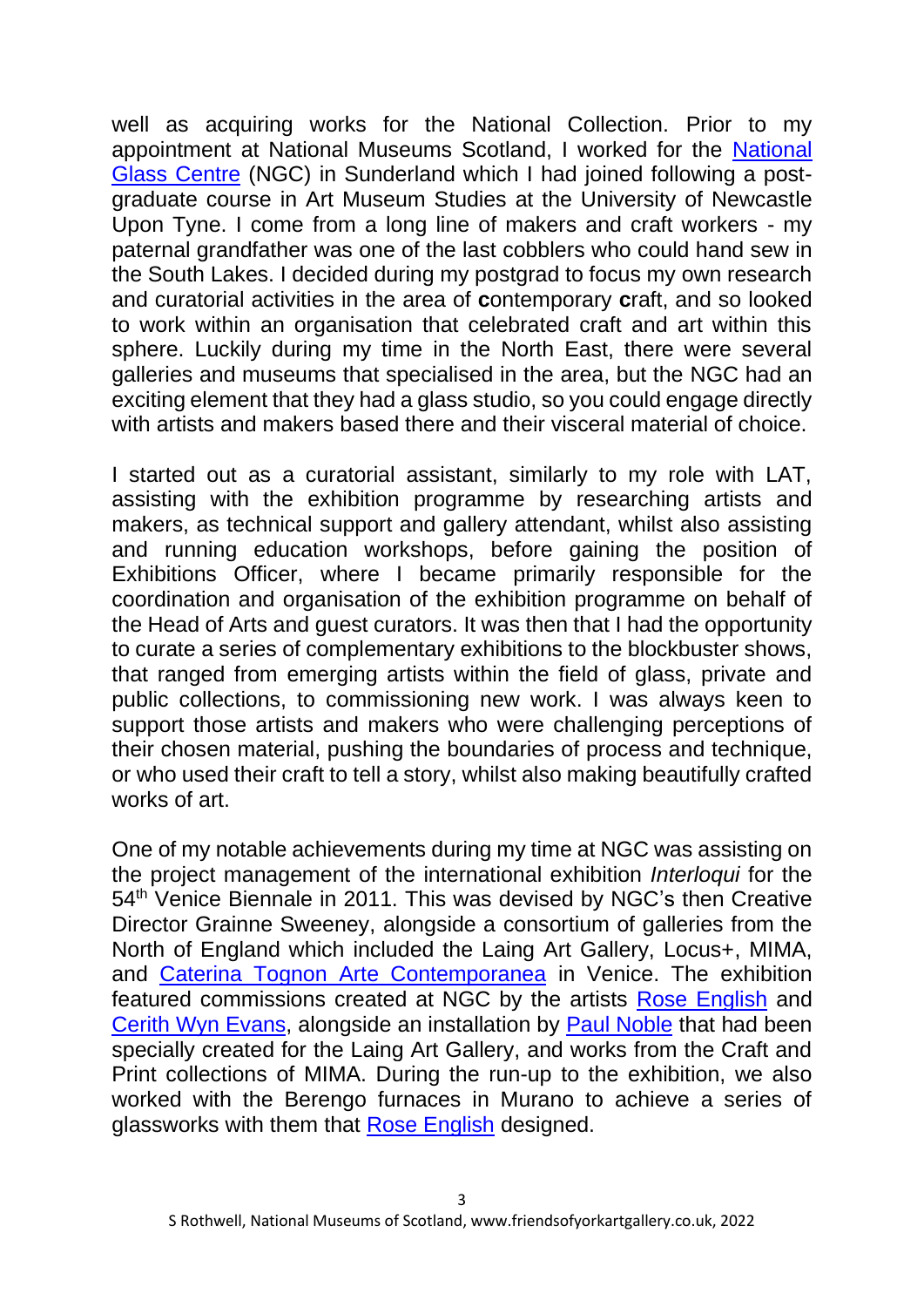

*Cloud Glass 1*, sculpture, incorporating 17th & 18th century archaeological glass & ceramics, with mixed media core by Bouke de Vries, London, England, 2014 (K.2016.60). © Bouke de Vries; Image © National Museums Scotland.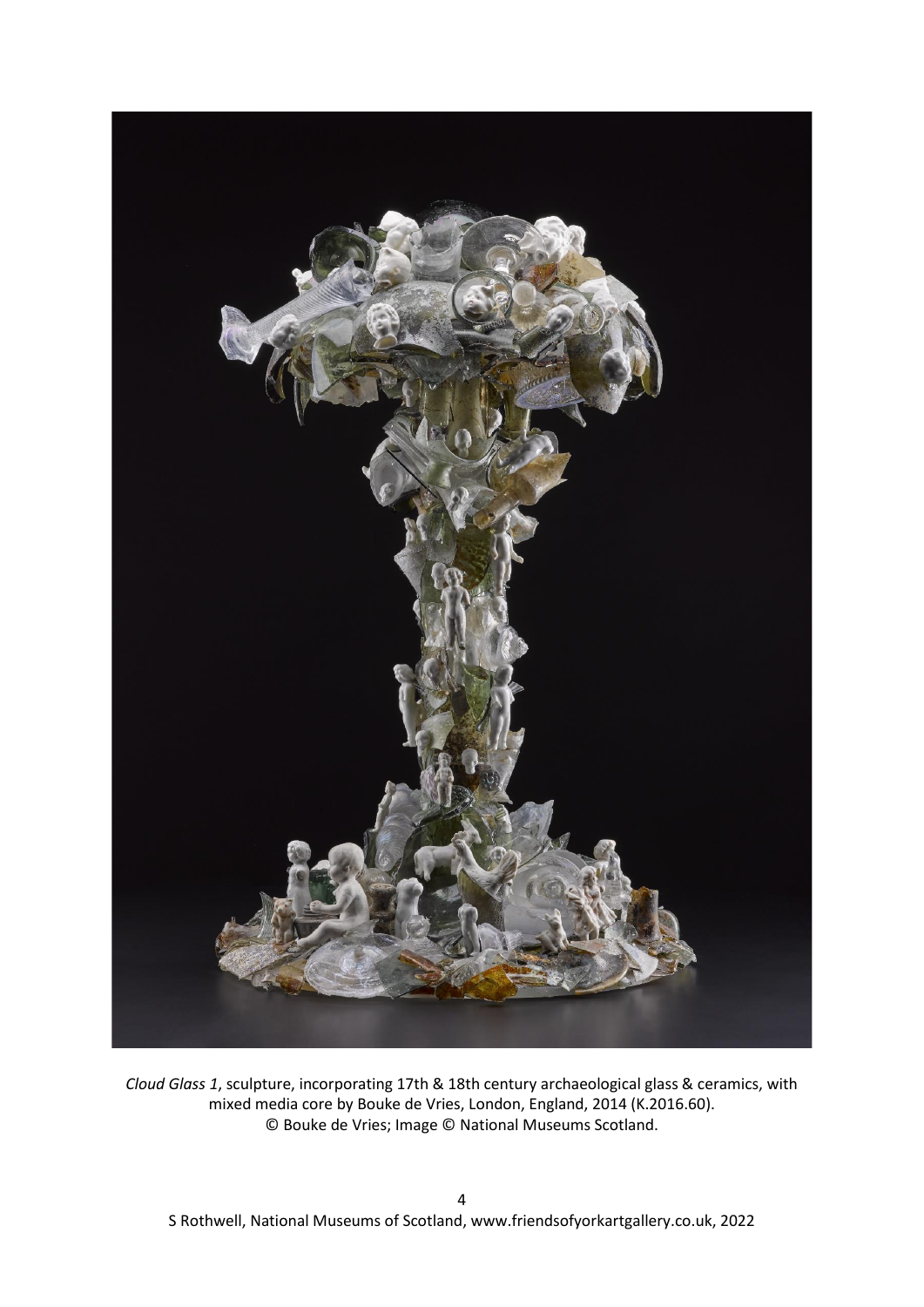The aim of the exhibition was to discuss cross-disciplinary practice, and how craft processes were a powerful element in conceptual thought. It was a magical time as all the artists and curators involved stayed within a house on the Lido, so the chats around the dinner table at night were always engaging and inspiring. This cemented within me a desire to explore **c**raft in all its variance, from traditional exponents to conceptual endeavours.

However, as I had always wanted to work with and care for a collection, I knew I needed to move on from NGC to gain this experience as they did not hold a collection. The opportunity presented itself in 2014 when I joined National Museums Scotland as an Assistant Curator for the Art & Design department. It was always a childhood dream to work for National Museums Scotland. On our biennial trips to Edinburgh to visit my father's childhood friend, we would often find ourselves at the National Museum of Scotland, with me, the museum geek that I have always been, spending most of my time spellbound by the objects and artefacts held within.

So, it was a great honour for me to join the organisation, and to be part of such an amazing and dedicated team that cares for our National Collection. In addition, it was an exciting time, as the Museum was embarking on a redevelopment of its Art & Design galleries, allowing me to prove my expertise within contemporary craft and design, by leading on the acquisition of key works for the new gallery and assisting in creating the commissioning opportunity which was awarded to [Michael Eden.](http://www.michael-eden.com/) The work he created, entitled *Portals* (below), reflected how museums are transformative spaces full of inspiration and knowledge exchange, something I truly believe.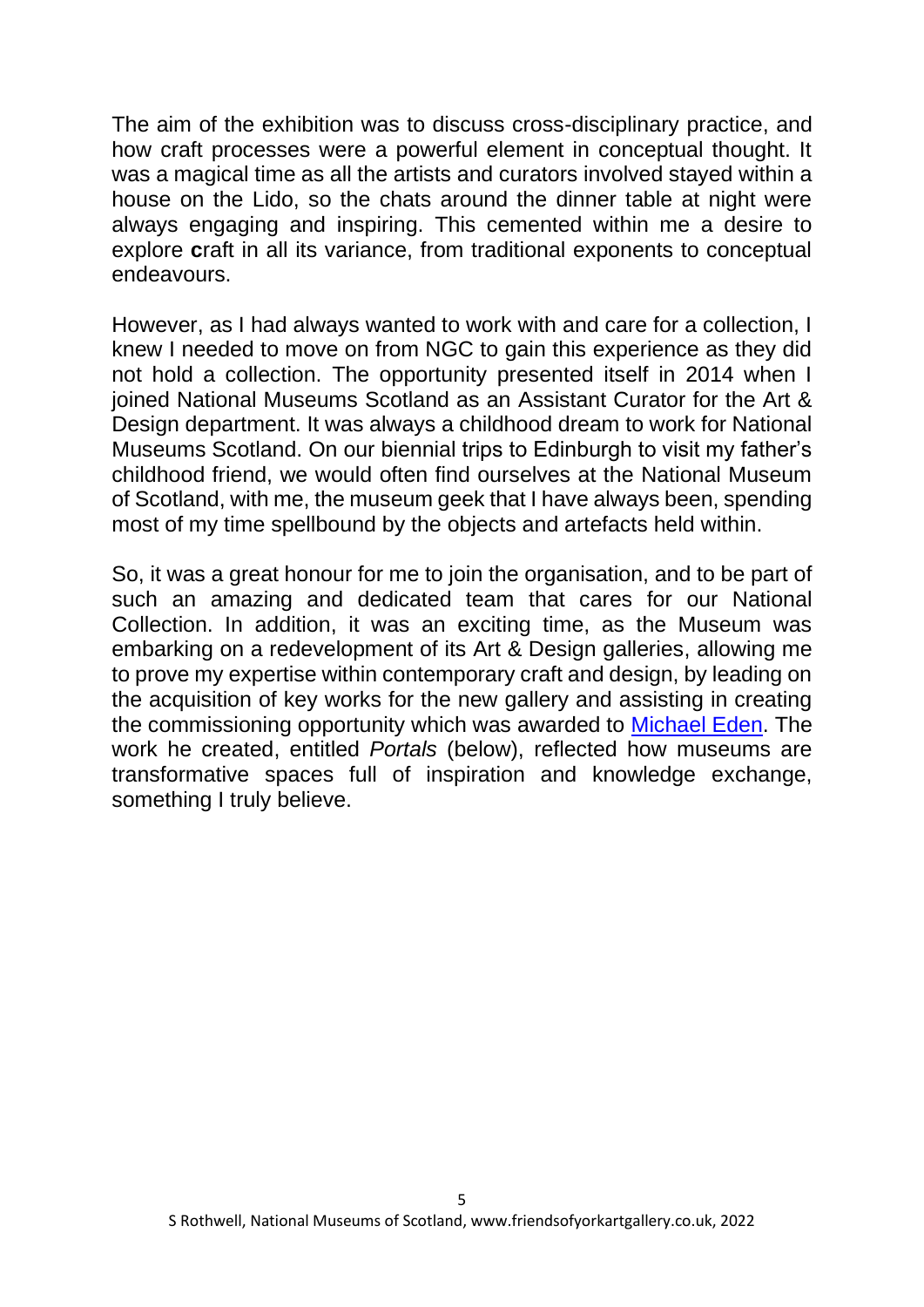

*Portals*, sculpture incorporating the unique architecture of the National Museums of Scotland, made of a high-quality nylon material with a cream soft mineral coating by Michael Eden, Cumbria, England, 2016 (K.2016.53). © Michael Eden; Image © National Museums Scotland

Since then I have gone on to curate the Scottish content for the Australian Centre for Moving Image (ACMI) touring exhibition *Game Masters;* was one of five successful recipients of Art Fund's 'New Collecting Award', with the project 'Northern Modernist Jewellery', securing funding to facilitate the research and acquisition of jewellery designed and manufactured in Britain and Northern Europe between 1946 and 1979*;* collaborated with the National Centre for Craft and Design on the two-venue exhibition *Art of Glass* that looked to highlight some leading British-based artists in glass; worked alongside colleagues within Scottish History and Archaeology on the Glenmorangie Commission; and was one of six international guest curators for the 2021 European Glass Context with my nominee for the UK, [Jeff Zimmer,](http://www.jeffxzimmer.com/) winning the second prize for his exploration of LGBTQI+ stories in the North of Scotland.

In my role as Senior Curator, I have responsibility for the collections of British, European, and other 'Western' glass, ceramics, metalwork, jewellery, and industrial design circa 1945-present.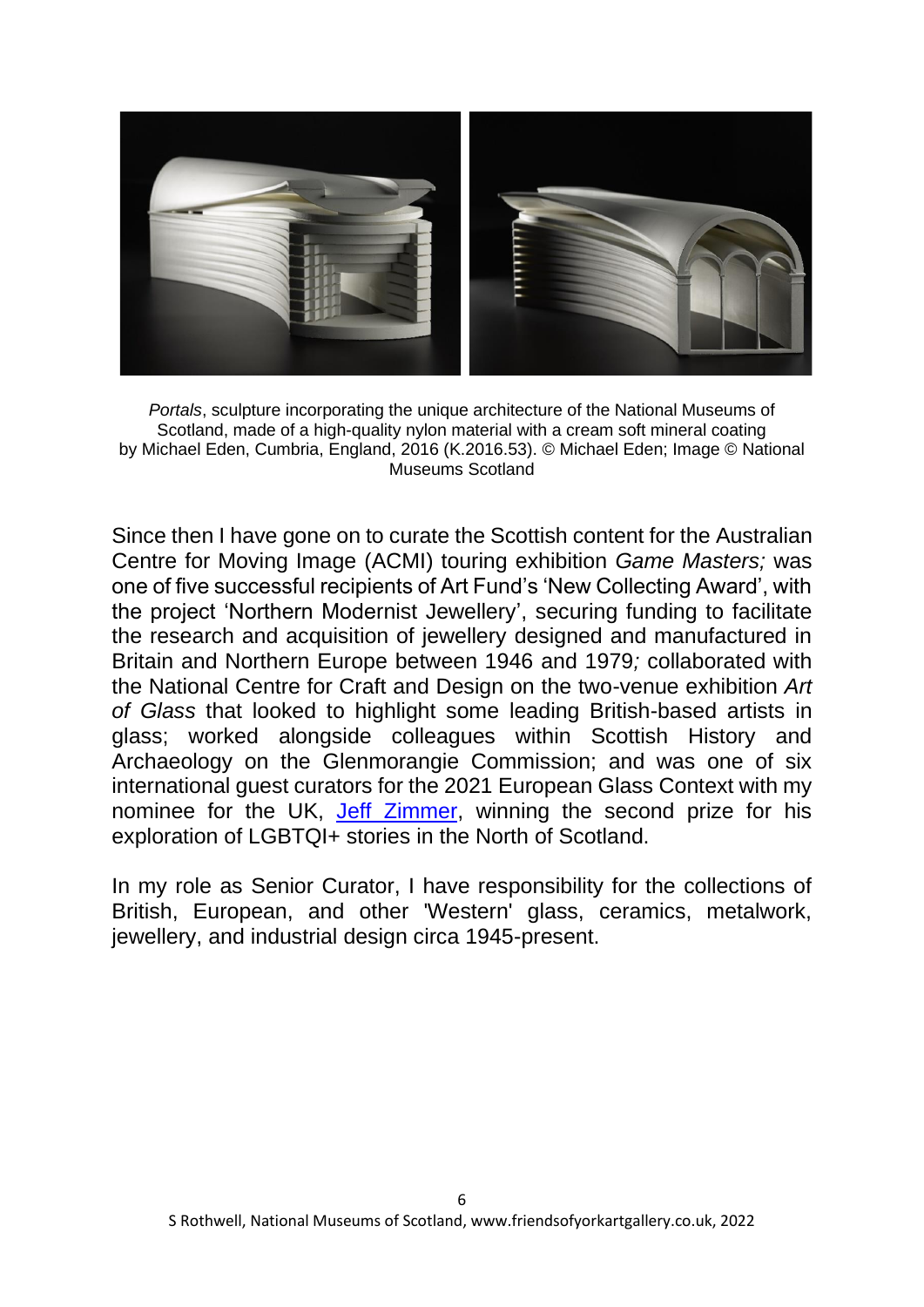

The Glenmorangie Commission: 'coordinate', composite sculpture in corten steel, silver, and gold by Simone ten Hompel, London, England and Munich, Germany, 2020 (X.2020.32).

© Simone ten Hompel; Image © National Museums Scotland.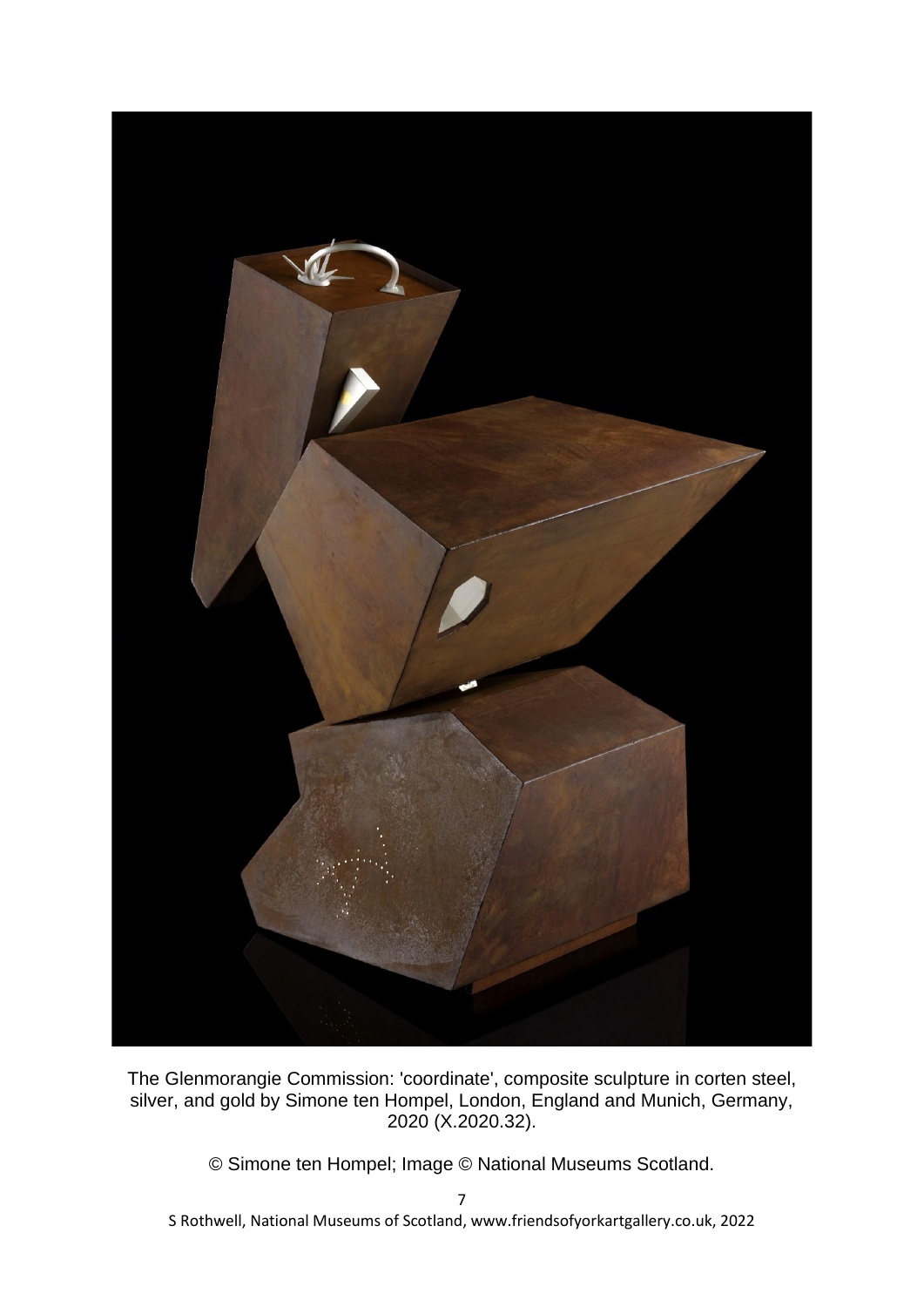#### *How do you build collections? Can you say which factors you keep in mind when adding an object to a collection, whether purchasing it or accepting a donation?*

Every organisation has a collection vision that will align with its core aims and objectives, current strategic projects such as when National Museums Scotland was developing its new galleries, but also ambitions for the future. As curators we feed into these discussions, looking at the collections we care for, assessing gaps that may be in place historically, whilst also looking at developments within our areas of expertise that could be represented if already not within a collection, as with my Art Fund New Collecting Award which addressed a gap in collecting Modernist Jewellery, not only within my own institution but also across the UK. And more important, key cross-disciplinary discussions that are taking place, such as climate change and representation for example.

Collections over time have been formed and shaped by our predecessors and will be developed further by our successors. So, for myself as a contemporary specialist, it's important to be a part of the shaping, not to impose one vision, but to show how craft and design reflect what is happening today, and also in the past where there may be gaps. Making key acquisitions in multiple areas, allowing for the creation of a dialogue that will tell generations to come of how key events shaped artistic and design thought across multiple disciplines. Or how technological developments enabled others to push the boundaries of their chosen medium or practice.

Created in 2020, a year that witnessed global protests against racism and structural inequality, Christopher Day's *Back to Black* (below) draws attention to the fact that forty years on from the establishment of the Blk [Art Group,](http://www.blkartgroup.info/) which was formed to empower and give a voice to black artists at a time of growing racial tension, the same voices are still fighting to be heard.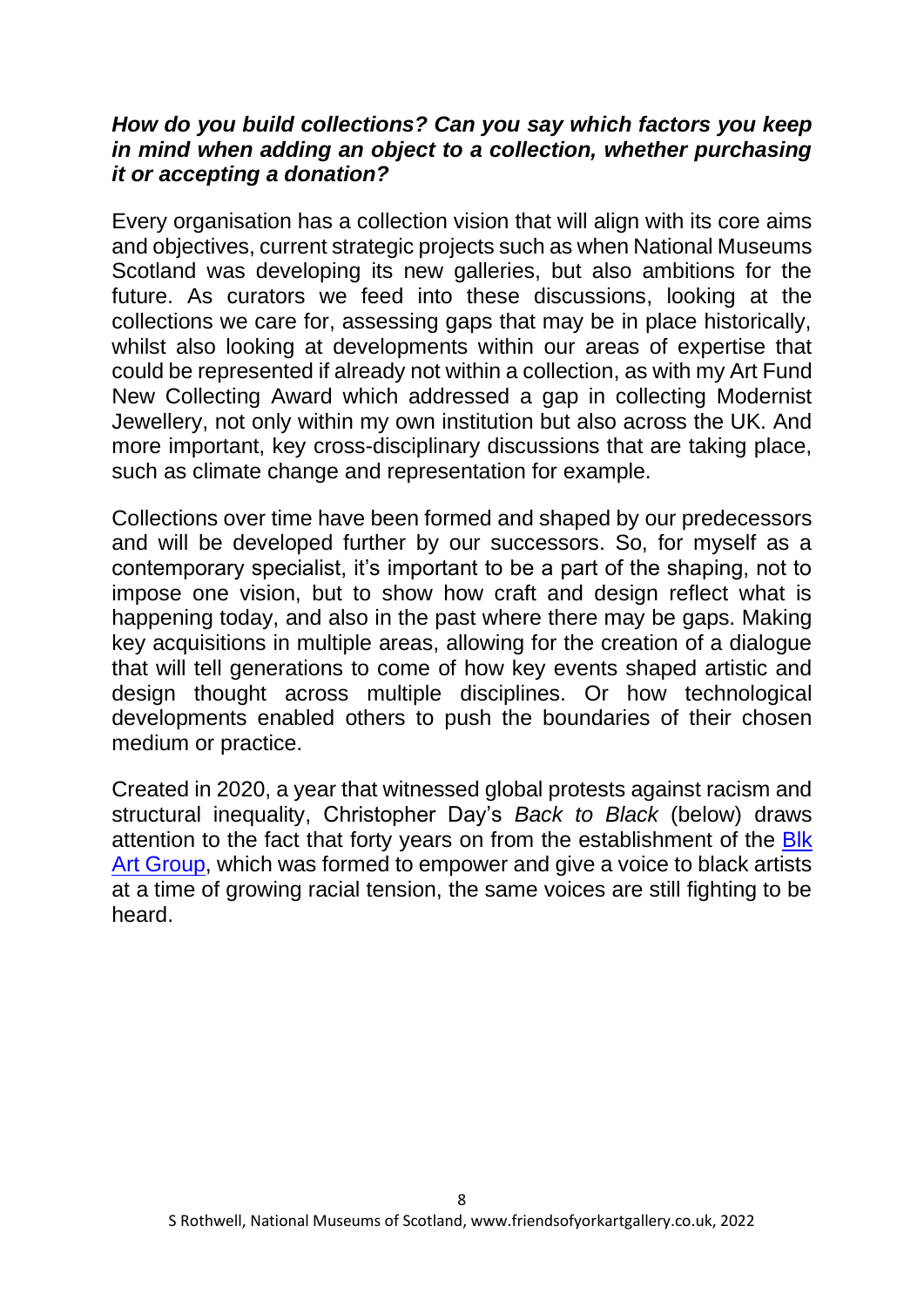

*Back to Black*, handblown and sculpted glass, microbore copper pipe, and copper wire, by Christopher Day, Wolverhampton, England, 2020 (K.2021.27).

© Christopher Day; Image © National Museums Scotland.

S Rothwell, National Museums of Scotland, www.friendsofyorkartgallery.co.uk, 2022